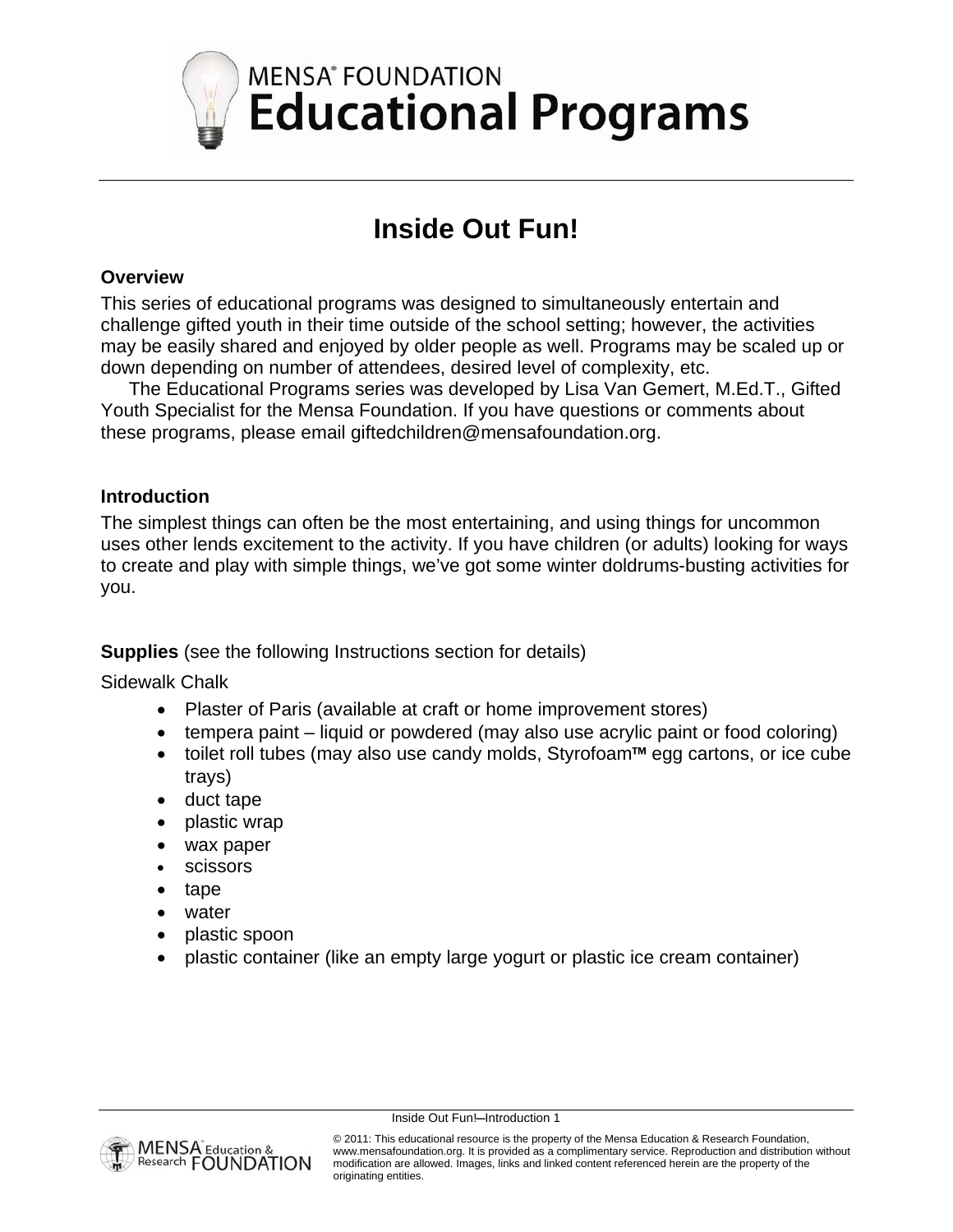

# **MENSA<sup>®</sup> FOUNDATION Educational Programs**

## Sidewalk Paint

- baking soda (1 box)
- 1/2 cup of cornstarch
- water
- food coloring
- vinegar
- spray bottle

## Ivory Soap Sculpture

- Ivory® soap (get a fresh bar)
- plate

Climb-through Cards

- greeting card (or index card or piece of paper)
- scissors



Inside Out Fun!—Introduction 2

© 2011: This educational resource is the property of the Mensa Education & Research Foundation, www.mensafoundation.org. It is provided as a complimentary service. Reproduction and distribution without modification are allowed. Images, links and linked content referenced herein are the property of the originating entities.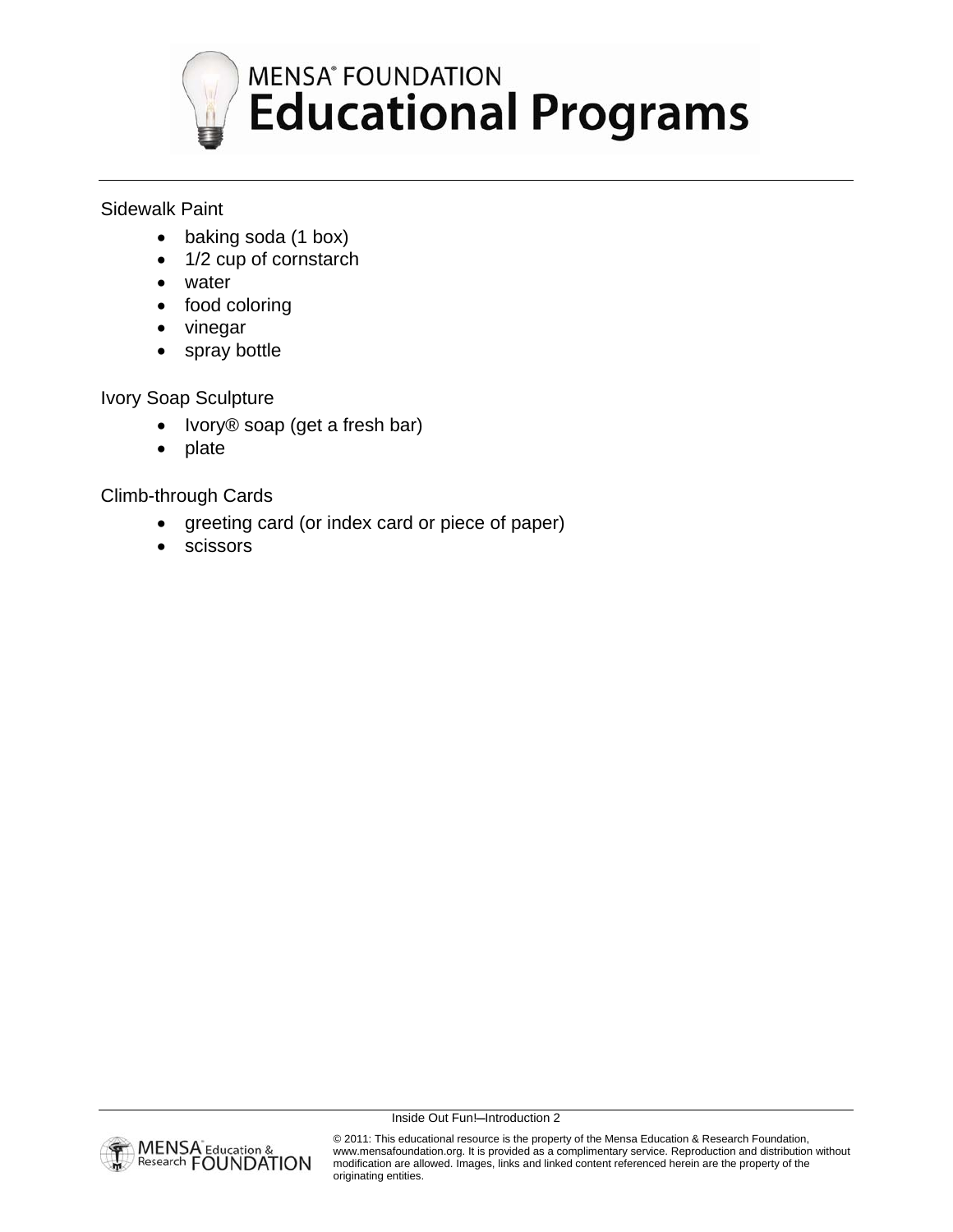**MENSA<sup>®</sup> FOUNDATION Educational Programs** 

## **Instructions for Inside Out Fun**

## **Sidewalk Chalk from Scratch**

## **Materials**

- Plaster of Paris (available at craft or home improvement stores)
- tempera paint liquid or powdered (may also use acrylic paint or food coloring)
- toilet roll tubes (may also use candy molds, Styrofoam™ egg cartons, or ice cube trays)
- duct tape
- plastic wrap
- wax paper
- scissors
- tape
- water
- plastic spoon
- plastic container (like an empty large yogurt or plastic ice cream container)

## **Instructions**

Prepare the tubes by cutting pieces of wax paper (about 6" x 6 "), rolling them, and placing them in the tubes (this will prevent the chalk from sticking to the tubes). Seal one end with duct tape. Place the tubes, duct tape-side down, on a flat surface (a cookie sheet or pan works great to protect countertops!).

In the plastic container, pour in 34 cup of water. Add 1 ½ cups of Plaster of Paris and stir with a plastic spoon.

Add 2 – 3 tablespoons of the paint (or other colorant). Add more if you want very intense color. If you would like pastel colors, just mix white paint with the colored paint to soften the tone. If desired, you may add a couple of drops of essential oils to make scented sidewalk chalk!



Inside Out Fun! — Instructions 1

© 2010: This lesson plan is the property of the Mensa Education & Research Foundation, www.mensafoundation.org. It is provided as a complimentary service to the public. Reproduction and distribution without modification are allowed. Images, links and linked content referenced herein are the property of the originating entities.



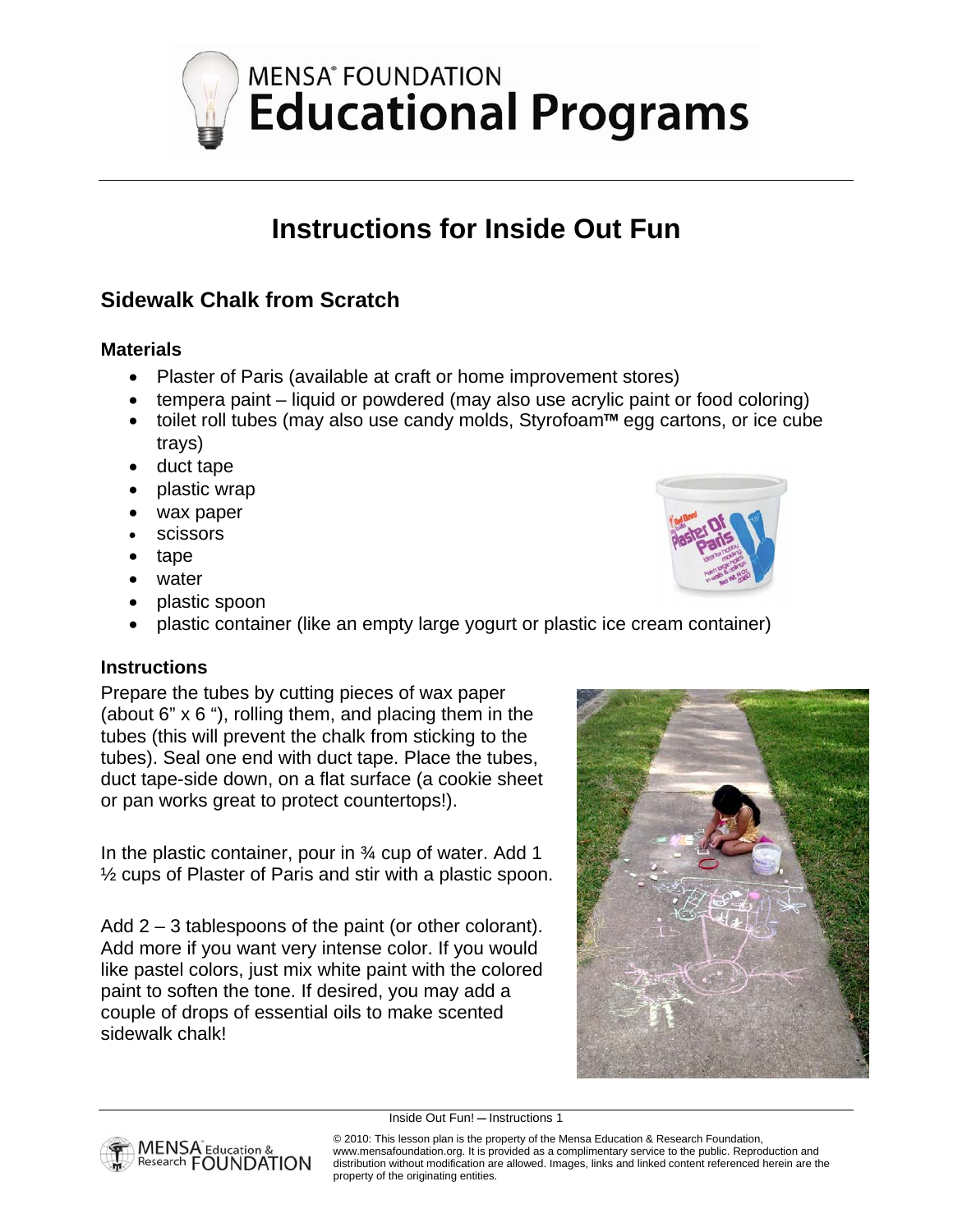

# **MENSA<sup>®</sup> FOUNDATION Educational Programs**

Scoop the plaster mixture into the tubes (or other form). To release the air bubbles that form, be sure to tap the sides of the tubes.

You can peel away the tubes after about an hour, but it may take several days for the chalk sticks to dry thoroughly.

Do not mix it with your hands or allow children to coat their hands with it.

## **Surprise Sidewalk Paint**

## **Materials**

- baking soda (1 box)
- 1/2 cup of cornstarch
- water
- food coloring
- vinegar
- spray bottle

#### **Instructions**

**Baking Soda STARCH IET WT. 16 DZ. (1 LB.) 454 GRAMS** 

Mix baking soda, cornstarch, and warm (nearly hot) water in a container. Add water until you get to the desired consistency. Add food coloring.

After the painting is done, put vinegar into the spray bottle and spray the paint. It will foam and fizzle like magic!

Paint may be stored in a sealed container.





Inside Out Fun! — Instructions 2

© 2010: This lesson plan is the property of the Mensa Education & Research Foundation, www.mensafoundation.org. It is provided as a complimentary service to the public. Reproduction and distribution without modification are allowed. Images, links and linked content referenced herein are the property of the originating entities.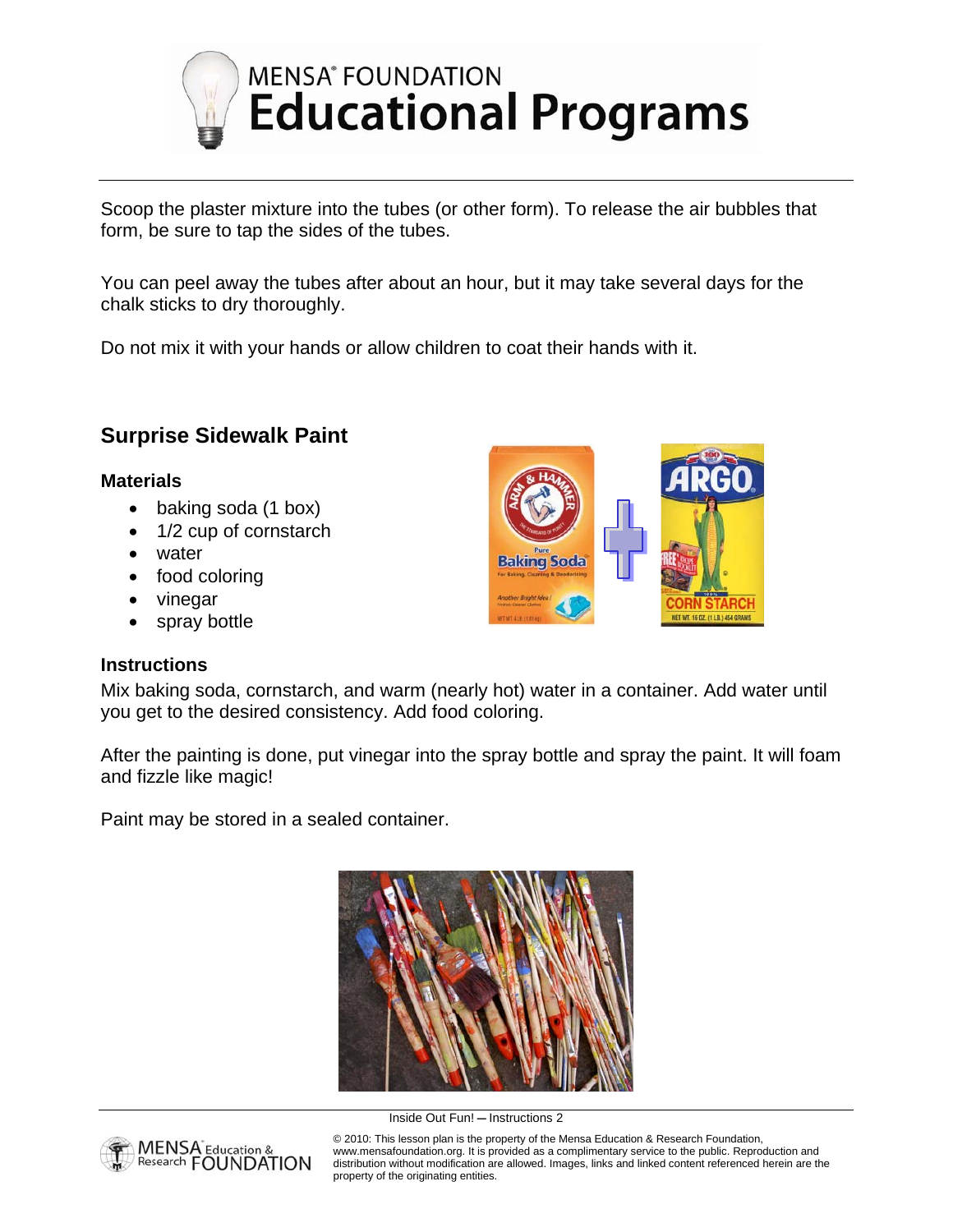

## **Ivory® Soap Sculpture**

#### **Materials**

- Ivory soap (get a fresh bar)
- plate

#### **Instructions**



Cut off a section of soap (about 1/3 of a bar). Place on the plate and heat in the microwave for about 80 seconds. Watch the amazing transformation!

Note: to remove the soap smell from your microwave, heat water with lemon juice or vanilla in it.

## **The science behind it**

What may surprise you is that Ivory soap is a foam! Foam doesn't have to be squishy; it can be solid. A foam is any substance that traps gas inside compartments within the substance (like cells). Bone is also a foam.

What makes Ivory soap a foam is that it has air pockets with water trapped inside them. That's why Ivory floats better than other soaps (they sink right to the bottom). When you heat the soap in the microwave, it softens. What is also happening is that the heat of the microwave is causing the air pockets to expand and the water in them to turn to vapor. Because the heat is softening the soap, the gases that are expanding and pushing on it make it expand. It looks different, but it's actually chemically the same thing (and you can still use it!).

This is also a demonstration of Charles' Law (it says that gas expands as temperature increases). To turn this demonstration into an experiment, try other brands of soap or try leaving a bar of Ivory unwrapped to allow it to dry out and then try it.



Inside Out Fun! — Instructions 3



© 2010: This lesson plan is the property of the Mensa Education & Research Foundation,

www.mensafoundation.org. It is provided as a complimentary service to the public. Reproduction and distribution without modification are allowed. Images, links and linked content referenced herein are the property of the originating entities.